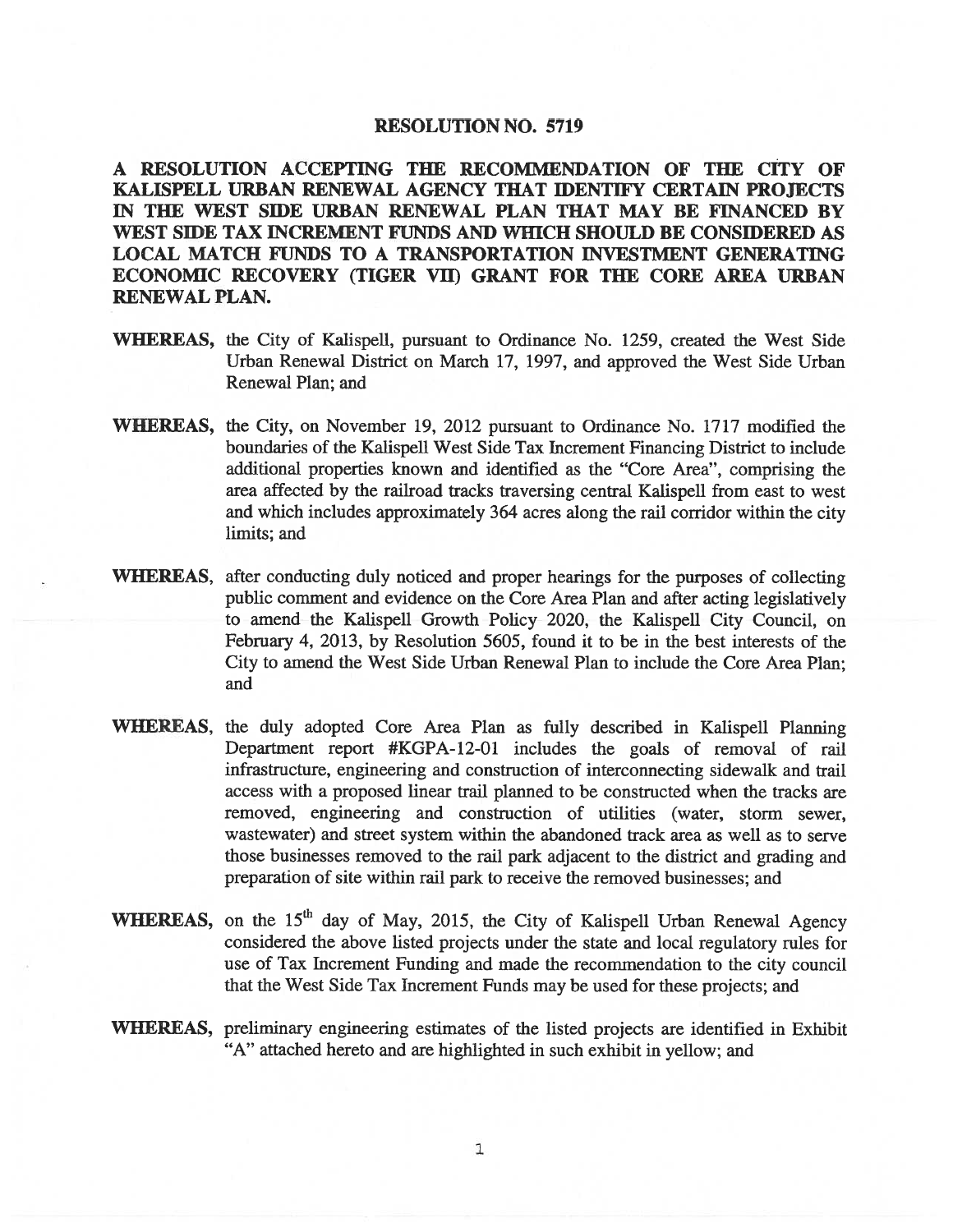- WHEREAS, the city currently has \$4288 million in available TIF funds and anticipates realizing an additional \$17.818 million of incremental TIF Revenue over the remaining life of the TIF District; and
- WHEREAS, the Kalispell City Council finds that it is in the best interests of the City that it fund the listed projects and in the percentages set forth in Exhibit "B" from West Side Tax Increment Funds in the amount of \$4.5 million as a portion of the match required by the TIGER VII Grant.

## NOW, THEREFORE, BE IT RESOLVED BY THE CITY COUNCIL OF THE CITY OF KALISPELL, AS FOLLOWS:

- **SECTION 1.** That it is the desire of the Kalispell City Council that application be made for a Transportation Investment Generating Economic Recovery (TIGER) VII Grant to fund certain projects that meet the goals and policies of the Core Area Urban Renewal Plan.
- **SECTION 2.** That the Kalispell City Council hereby accepts the recommendation of the Urban Renewal Agency that the identified projects may, under the state and local regulatory rules for use of Tax Increment Funding, be funded from the West Side Tax Increment Fund and that the sum of \$4.5 million be offered as matching funds for the TIGER VII Grant.
- **SECTION 3.** That the Kalispell City Council hereby approves the application for a Transportation Investment Generating Economic Recovery (TIGER) VII Grant to fund those certain projects that meet the goals and policies of the Core Area Urban Renewal Plan and authorize the City Manager to make such application.
- **SECTION 3.** This Resolution shall become effective immediately upon its passage by the City Council.

PASSED AND APPROVED BY THE CITY COUNCIL AND SIGNED BY THE MAYOR OF THE CITY OF KALISPELL, THIS 1<sup>st</sup> DAY OF JUNE, 2015.

**Mark Johns** 

Mayor

ATTEST:

ATTEST:<br>Alimee Brun<br>Aimee Brunckhorst, CMC Sunckhopt

City Clerk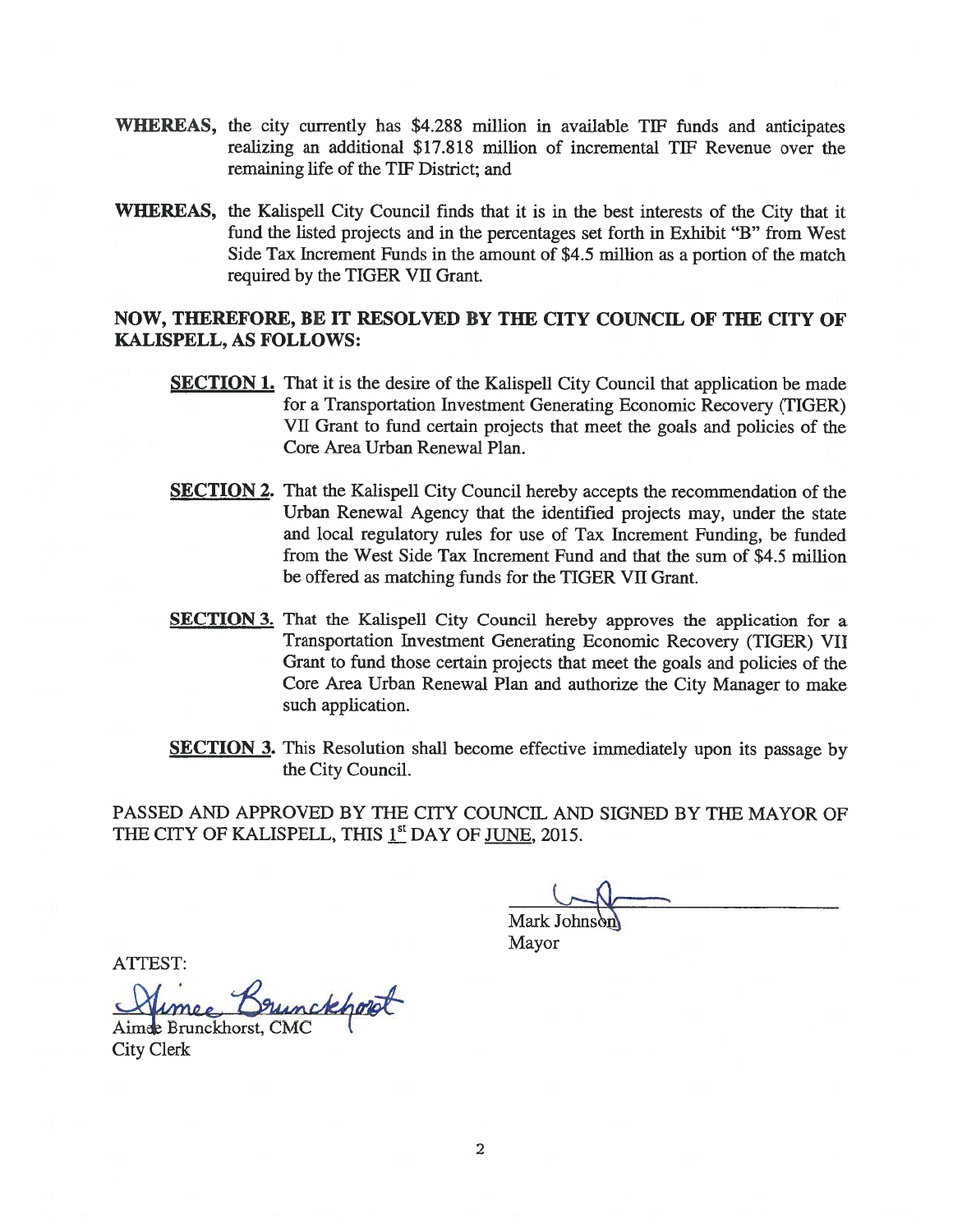## **Engineer's Opinion of Probable Project Cost** FULL BUILDOUT - TIGER VII

| $\nu$ KL1                                                                                                                                                                                                                                                                                                                                                                                                                                                                                                                                                                                                                                                                                                                                                                                                                                   | <b>Engineer's Opinion of Probable Project Cost</b><br>FULL BUILDOUT - TIGER VII<br>Kalispell, Montana |                               |                                                                                   |                                                                                                                                                                                                                                                     |
|---------------------------------------------------------------------------------------------------------------------------------------------------------------------------------------------------------------------------------------------------------------------------------------------------------------------------------------------------------------------------------------------------------------------------------------------------------------------------------------------------------------------------------------------------------------------------------------------------------------------------------------------------------------------------------------------------------------------------------------------------------------------------------------------------------------------------------------------|-------------------------------------------------------------------------------------------------------|-------------------------------|-----------------------------------------------------------------------------------|-----------------------------------------------------------------------------------------------------------------------------------------------------------------------------------------------------------------------------------------------------|
|                                                                                                                                                                                                                                                                                                                                                                                                                                                                                                                                                                                                                                                                                                                                                                                                                                             | n                                                                                                     |                               |                                                                                   |                                                                                                                                                                                                                                                     |
| Mobilization                                                                                                                                                                                                                                                                                                                                                                                                                                                                                                                                                                                                                                                                                                                                                                                                                                | 1                                                                                                     | īs                            | 522,000.00<br>\$                                                                  | 522,000<br>Б                                                                                                                                                                                                                                        |
| <b>Easement and Property Acquisition</b><br><b>Traffic Control</b>                                                                                                                                                                                                                                                                                                                                                                                                                                                                                                                                                                                                                                                                                                                                                                          | ī                                                                                                     | <b>LS</b><br>تا               | \$<br>25,000.00                                                                   | В<br>25,000                                                                                                                                                                                                                                         |
| Fencing                                                                                                                                                                                                                                                                                                                                                                                                                                                                                                                                                                                                                                                                                                                                                                                                                                     | 1<br>4,700                                                                                            | LF                            | \$<br>75,000.00 \$<br>S<br>20.00                                                  | 75,000<br>94,000<br>۱s                                                                                                                                                                                                                              |
| Water Infrastructure                                                                                                                                                                                                                                                                                                                                                                                                                                                                                                                                                                                                                                                                                                                                                                                                                        |                                                                                                       |                               |                                                                                   |                                                                                                                                                                                                                                                     |
| 12" PVC Water Main<br>Valves and Fittings                                                                                                                                                                                                                                                                                                                                                                                                                                                                                                                                                                                                                                                                                                                                                                                                   | 8,600<br>1                                                                                            | LF<br>U                       | 65.00 \$<br>s<br>Ś<br>78,000.00                                                   | 559,000<br>78,000<br>l s                                                                                                                                                                                                                            |
| Fire Hydrant Assembly                                                                                                                                                                                                                                                                                                                                                                                                                                                                                                                                                                                                                                                                                                                                                                                                                       | 17                                                                                                    | EA                            | 6,000.00 \$<br>\$                                                                 | 102,000                                                                                                                                                                                                                                             |
| Z" Service                                                                                                                                                                                                                                                                                                                                                                                                                                                                                                                                                                                                                                                                                                                                                                                                                                  | 4                                                                                                     | EA                            | \$<br>1,000.00                                                                    | Į.<br>4,000                                                                                                                                                                                                                                         |
| Rail road crossing (steel sleeve)<br>Temporary service & 20 service                                                                                                                                                                                                                                                                                                                                                                                                                                                                                                                                                                                                                                                                                                                                                                         | 1                                                                                                     | EA                            | 25,000.00<br>\$                                                                   | <b>S</b><br>25,000                                                                                                                                                                                                                                  |
| Pavement Surface Restoration                                                                                                                                                                                                                                                                                                                                                                                                                                                                                                                                                                                                                                                                                                                                                                                                                | 1<br>5,156                                                                                            | EA<br>S٢                      | \$<br>60,000.00 \$<br>\$<br>28.00                                                 | 60,000<br>۱s<br>144,356                                                                                                                                                                                                                             |
|                                                                                                                                                                                                                                                                                                                                                                                                                                                                                                                                                                                                                                                                                                                                                                                                                                             |                                                                                                       |                               | Subtotal \$                                                                       | 972,356                                                                                                                                                                                                                                             |
| Wastewater Infrastructure<br>8" PVC Sewer Main                                                                                                                                                                                                                                                                                                                                                                                                                                                                                                                                                                                                                                                                                                                                                                                              |                                                                                                       | LF                            |                                                                                   |                                                                                                                                                                                                                                                     |
| 4° PVC Forcemain                                                                                                                                                                                                                                                                                                                                                                                                                                                                                                                                                                                                                                                                                                                                                                                                                            | 2,200<br>2,400                                                                                        | ᡅ                             | $55.00$ $\frac{1}{5}$<br>s<br>\$<br>25.00                                         | 121,000<br>75<br>60,000                                                                                                                                                                                                                             |
| <b>Basic Manhole</b>                                                                                                                                                                                                                                                                                                                                                                                                                                                                                                                                                                                                                                                                                                                                                                                                                        | 12                                                                                                    | EA                            | \$<br>4,000.00                                                                    | 48,000<br>۱\$                                                                                                                                                                                                                                       |
| Manhole Additional Depth<br>Lift Station                                                                                                                                                                                                                                                                                                                                                                                                                                                                                                                                                                                                                                                                                                                                                                                                    | 60<br>1                                                                                               | ٧F<br>نا                      | 5<br>200.00<br>5<br>300,000.00                                                    | 12,000<br>S<br>300,000<br>\$                                                                                                                                                                                                                        |
| <b>Sanitary Sewer Service</b>                                                                                                                                                                                                                                                                                                                                                                                                                                                                                                                                                                                                                                                                                                                                                                                                               | 4                                                                                                     | EA                            | Š<br>1,000.00                                                                     | s<br>4,000                                                                                                                                                                                                                                          |
| Rail road crossing (steel sieeve)                                                                                                                                                                                                                                                                                                                                                                                                                                                                                                                                                                                                                                                                                                                                                                                                           | 1                                                                                                     | F٨                            | \$<br>25,000.00                                                                   | 25,000<br>\$                                                                                                                                                                                                                                        |
| Pavement Surface Restoration                                                                                                                                                                                                                                                                                                                                                                                                                                                                                                                                                                                                                                                                                                                                                                                                                | ō                                                                                                     | Ś٧                            | \$<br>24.00<br>Subtotal S                                                         | - S                                                                                                                                                                                                                                                 |
| <b>Storm Water</b>                                                                                                                                                                                                                                                                                                                                                                                                                                                                                                                                                                                                                                                                                                                                                                                                                          |                                                                                                       |                               |                                                                                   | 570,000                                                                                                                                                                                                                                             |
| 48 <sup>-</sup> Manhole                                                                                                                                                                                                                                                                                                                                                                                                                                                                                                                                                                                                                                                                                                                                                                                                                     | 8                                                                                                     | ٤A                            | \$3,800.00                                                                        | \$30,400.00                                                                                                                                                                                                                                         |
| 60° Manhole<br>72" Manhole                                                                                                                                                                                                                                                                                                                                                                                                                                                                                                                                                                                                                                                                                                                                                                                                                  | 4                                                                                                     | EA                            | \$6,800.00                                                                        | \$27,200.00                                                                                                                                                                                                                                         |
| 30" Curb Inlet                                                                                                                                                                                                                                                                                                                                                                                                                                                                                                                                                                                                                                                                                                                                                                                                                              | 1<br>15                                                                                               | EA<br>EA                      | \$8,500.00<br>\$2,600.00                                                          | \$8,500.00<br>\$39,000.00                                                                                                                                                                                                                           |
| 48" Curb Inlet                                                                                                                                                                                                                                                                                                                                                                                                                                                                                                                                                                                                                                                                                                                                                                                                                              | 3                                                                                                     | EA                            | \$3,500.00                                                                        | \$10,500.00                                                                                                                                                                                                                                         |
| 60° Curb Inlet                                                                                                                                                                                                                                                                                                                                                                                                                                                                                                                                                                                                                                                                                                                                                                                                                              | 2                                                                                                     | EA                            | \$6,800.00                                                                        | \$13,600.00                                                                                                                                                                                                                                         |
| 72" Curb Inlet<br>12" RCP Irr. (CL. 5)                                                                                                                                                                                                                                                                                                                                                                                                                                                                                                                                                                                                                                                                                                                                                                                                      | i<br>310                                                                                              | EA<br>LF                      | \$8,500.00<br>\$43.25                                                             | \$8,500.00<br>\$13,401.36                                                                                                                                                                                                                           |
| 18" RCP Irr. (CL. 3)                                                                                                                                                                                                                                                                                                                                                                                                                                                                                                                                                                                                                                                                                                                                                                                                                        | 903                                                                                                   | UF                            | \$61.00                                                                           | \$55,094.59                                                                                                                                                                                                                                         |
| 24" RCP Irr. (CL. 3)                                                                                                                                                                                                                                                                                                                                                                                                                                                                                                                                                                                                                                                                                                                                                                                                                        | 995                                                                                                   | ឞ                             | \$106.50                                                                          | \$105,937.25                                                                                                                                                                                                                                        |
| 24" RCP Irr. (CL. 5)                                                                                                                                                                                                                                                                                                                                                                                                                                                                                                                                                                                                                                                                                                                                                                                                                        | 114                                                                                                   | UF                            | \$110.00                                                                          | \$12,493.14                                                                                                                                                                                                                                         |
| 30° RCP Irr. (CL. 3)<br>30" RCP Irr. (CL. 5)                                                                                                                                                                                                                                                                                                                                                                                                                                                                                                                                                                                                                                                                                                                                                                                                | 702<br>223                                                                                            | LF<br>UF                      | \$126.25<br>\$135.00                                                              | \$88,597.20<br>\$30,138.35                                                                                                                                                                                                                          |
| Pond Excavation                                                                                                                                                                                                                                                                                                                                                                                                                                                                                                                                                                                                                                                                                                                                                                                                                             | 2,989                                                                                                 | C٧                            | \$6.00                                                                            | \$17,931.36                                                                                                                                                                                                                                         |
| Pond Embankment                                                                                                                                                                                                                                                                                                                                                                                                                                                                                                                                                                                                                                                                                                                                                                                                                             | 1,493                                                                                                 | $\overline{\mathsf{c}}$       | \$3.00                                                                            | \$4,477.53                                                                                                                                                                                                                                          |
| Concrete Dig Out Excavation<br>Filter Sand                                                                                                                                                                                                                                                                                                                                                                                                                                                                                                                                                                                                                                                                                                                                                                                                  | 3,309<br>476                                                                                          | C۲<br>C٢                      | \$10.00<br>\$30.00                                                                | \$33,086.20                                                                                                                                                                                                                                         |
| Riprap                                                                                                                                                                                                                                                                                                                                                                                                                                                                                                                                                                                                                                                                                                                                                                                                                                      | 133                                                                                                   | C٧                            | \$85.00                                                                           | \$14,291.10<br>\$11,290.55                                                                                                                                                                                                                          |
| Lagoon Site Seeding and Fertilizing                                                                                                                                                                                                                                                                                                                                                                                                                                                                                                                                                                                                                                                                                                                                                                                                         | 1.0                                                                                                   | <b>ACRE</b>                   | \$800.00                                                                          | \$815.34                                                                                                                                                                                                                                            |
| <b>Hydromulch</b><br>Tackifier                                                                                                                                                                                                                                                                                                                                                                                                                                                                                                                                                                                                                                                                                                                                                                                                              | 4,933                                                                                                 | S۷                            | 50.70                                                                             | \$3,452.95                                                                                                                                                                                                                                          |
|                                                                                                                                                                                                                                                                                                                                                                                                                                                                                                                                                                                                                                                                                                                                                                                                                                             | 4,933                                                                                                 | S٢                            | \$0.25<br>Subtotal <sup>5</sup>                                                   | 51,233.20<br>529,940                                                                                                                                                                                                                                |
| Misc. Utilities                                                                                                                                                                                                                                                                                                                                                                                                                                                                                                                                                                                                                                                                                                                                                                                                                             |                                                                                                       |                               |                                                                                   |                                                                                                                                                                                                                                                     |
| Hydroseed slopes & slope stabilization<br>Cut and Onsite Fill<br>Cut and Waste Fill Offsite                                                                                                                                                                                                                                                                                                                                                                                                                                                                                                                                                                                                                                                                                                                                                 | 8.0<br>164,229<br>192,713                                                                             | AČ<br>Ö۲<br>C۲                | 75,000.00 \$<br>\$<br>25,000.00<br>\$<br>4.50<br>\$<br>$12.00$ $S$                | 75,000<br>`\$<br>200,000<br>\$<br>739,031<br>2,312,556                                                                                                                                                                                              |
| Road Improvements to E. Oregon, Flathead Dr & Inside Rd                                                                                                                                                                                                                                                                                                                                                                                                                                                                                                                                                                                                                                                                                                                                                                                     |                                                                                                       |                               | <b>Subtotal</b>                                                                   | S<br>3,326,587                                                                                                                                                                                                                                      |
| Removal of existing asphalt                                                                                                                                                                                                                                                                                                                                                                                                                                                                                                                                                                                                                                                                                                                                                                                                                 | 11,200                                                                                                | 5Y                            | \$<br>3.50                                                                        | s<br>39,200                                                                                                                                                                                                                                         |
| Geotextile                                                                                                                                                                                                                                                                                                                                                                                                                                                                                                                                                                                                                                                                                                                                                                                                                                  | 26,400                                                                                                | 5۲                            | \$<br>1.25                                                                        | l s<br>33,000                                                                                                                                                                                                                                       |
| Geogrid<br>Road Gravel Base Course (6") & Subbase (12")                                                                                                                                                                                                                                                                                                                                                                                                                                                                                                                                                                                                                                                                                                                                                                                     | 26,400<br>11,496                                                                                      | 5٧<br>Ċ٧                      | \$<br>2.50<br>\$<br>$25.00$ S                                                     | 3<br>66,000<br>287.407                                                                                                                                                                                                                              |
| Sidewalk Gravel Base Course (4")                                                                                                                                                                                                                                                                                                                                                                                                                                                                                                                                                                                                                                                                                                                                                                                                            | 230                                                                                                   | C۷                            | \$<br>35.00                                                                       | s<br>8,037                                                                                                                                                                                                                                          |
| Asphalt Pavement (4")                                                                                                                                                                                                                                                                                                                                                                                                                                                                                                                                                                                                                                                                                                                                                                                                                       | 22,933                                                                                                | SY                            | \$<br>24.00                                                                       | \$<br>550,400                                                                                                                                                                                                                                       |
| Asphalt Concrete binder<br>RR xing safety equipment (2 crossings)                                                                                                                                                                                                                                                                                                                                                                                                                                                                                                                                                                                                                                                                                                                                                                           | 299<br>2                                                                                              | ton<br>EA                     | \$<br>650.00<br>\$<br>400,000.00                                                  | 194,532<br>S<br>s<br>800,000                                                                                                                                                                                                                        |
| Signs (monument)                                                                                                                                                                                                                                                                                                                                                                                                                                                                                                                                                                                                                                                                                                                                                                                                                            | 1                                                                                                     | LS                            | \$<br>5,000.00                                                                    | s<br>5,000                                                                                                                                                                                                                                          |
| Boulevard                                                                                                                                                                                                                                                                                                                                                                                                                                                                                                                                                                                                                                                                                                                                                                                                                                   | 2.00                                                                                                  | $\overline{\mathbf{r}}$       | \$<br>2,500.00                                                                    | \$<br>5,000                                                                                                                                                                                                                                         |
| Curb and Gutter<br>Sidewalk (5' Wide One Side of Road)                                                                                                                                                                                                                                                                                                                                                                                                                                                                                                                                                                                                                                                                                                                                                                                      | 7,270<br>15,500                                                                                       | UF<br>SF                      | 5<br>32.00<br>\$<br>7.00                                                          | 232,640<br>s<br>\$                                                                                                                                                                                                                                  |
| Gravel interior road after grading                                                                                                                                                                                                                                                                                                                                                                                                                                                                                                                                                                                                                                                                                                                                                                                                          | 1,175                                                                                                 | Ĉ۲                            | \$<br>35.00                                                                       | 108,500<br>s<br>41,136                                                                                                                                                                                                                              |
|                                                                                                                                                                                                                                                                                                                                                                                                                                                                                                                                                                                                                                                                                                                                                                                                                                             |                                                                                                       |                               | Subtotal                                                                          | l \$<br>2,370,852                                                                                                                                                                                                                                   |
| <b>Flathoad Drive Traffic Signal</b><br>Install Signal at Flathead Dr. and US 2                                                                                                                                                                                                                                                                                                                                                                                                                                                                                                                                                                                                                                                                                                                                                             | 1                                                                                                     | Ιß                            | \$<br>250,000.00                                                                  | ۱s<br>250,000                                                                                                                                                                                                                                       |
|                                                                                                                                                                                                                                                                                                                                                                                                                                                                                                                                                                                                                                                                                                                                                                                                                                             |                                                                                                       |                               | Subtotal S                                                                        | 250,000                                                                                                                                                                                                                                             |
|                                                                                                                                                                                                                                                                                                                                                                                                                                                                                                                                                                                                                                                                                                                                                                                                                                             |                                                                                                       |                               |                                                                                   |                                                                                                                                                                                                                                                     |
|                                                                                                                                                                                                                                                                                                                                                                                                                                                                                                                                                                                                                                                                                                                                                                                                                                             |                                                                                                       |                               |                                                                                   |                                                                                                                                                                                                                                                     |
|                                                                                                                                                                                                                                                                                                                                                                                                                                                                                                                                                                                                                                                                                                                                                                                                                                             | 41,844                                                                                                | S٢                            | \$<br>$1.25$ $\overline{\phantom{1}}$ \$                                          | 52,305                                                                                                                                                                                                                                              |
|                                                                                                                                                                                                                                                                                                                                                                                                                                                                                                                                                                                                                                                                                                                                                                                                                                             | 41,844<br>20,922                                                                                      | SY<br>C۲                      | \$<br>2.50<br>\$<br>35.00                                                         | 5<br>104,610<br>s<br>732,270                                                                                                                                                                                                                        |
|                                                                                                                                                                                                                                                                                                                                                                                                                                                                                                                                                                                                                                                                                                                                                                                                                                             | 8,069                                                                                                 | TF                            | 175.00<br>\$                                                                      | s                                                                                                                                                                                                                                                   |
|                                                                                                                                                                                                                                                                                                                                                                                                                                                                                                                                                                                                                                                                                                                                                                                                                                             | 13                                                                                                    | EÄ                            | \$<br>60,000.00                                                                   | ی ا                                                                                                                                                                                                                                                 |
|                                                                                                                                                                                                                                                                                                                                                                                                                                                                                                                                                                                                                                                                                                                                                                                                                                             | ı                                                                                                     | īs                            | 3<br>50,000.00<br>Subtotal \$                                                     | 5                                                                                                                                                                                                                                                   |
| <b>Johnson Bar</b>                                                                                                                                                                                                                                                                                                                                                                                                                                                                                                                                                                                                                                                                                                                                                                                                                          |                                                                                                       |                               |                                                                                   |                                                                                                                                                                                                                                                     |
|                                                                                                                                                                                                                                                                                                                                                                                                                                                                                                                                                                                                                                                                                                                                                                                                                                             | 13,052                                                                                                | S٢                            | \$<br>1.25                                                                        | s                                                                                                                                                                                                                                                   |
|                                                                                                                                                                                                                                                                                                                                                                                                                                                                                                                                                                                                                                                                                                                                                                                                                                             | 13,052<br>6,526                                                                                       | S٧<br>C۲                      | Ś<br>2.50<br>\$                                                                   | s<br>\$                                                                                                                                                                                                                                             |
|                                                                                                                                                                                                                                                                                                                                                                                                                                                                                                                                                                                                                                                                                                                                                                                                                                             | 2,711                                                                                                 | π                             | 35.00<br>\$<br>175.00                                                             | s                                                                                                                                                                                                                                                   |
|                                                                                                                                                                                                                                                                                                                                                                                                                                                                                                                                                                                                                                                                                                                                                                                                                                             | 3                                                                                                     | EÄ                            | Ŝ<br>70,000,00                                                                    | s                                                                                                                                                                                                                                                   |
|                                                                                                                                                                                                                                                                                                                                                                                                                                                                                                                                                                                                                                                                                                                                                                                                                                             | 1<br>3                                                                                                | LS<br>ËÄ                      | 5<br>75,000.00<br>\$<br>45,000.00                                                 | \$<br>s                                                                                                                                                                                                                                             |
|                                                                                                                                                                                                                                                                                                                                                                                                                                                                                                                                                                                                                                                                                                                                                                                                                                             | 2.0                                                                                                   | AC                            | \$<br>2,000.00                                                                    | \$                                                                                                                                                                                                                                                  |
|                                                                                                                                                                                                                                                                                                                                                                                                                                                                                                                                                                                                                                                                                                                                                                                                                                             |                                                                                                       |                               | <b>Subtotal</b>                                                                   | \$                                                                                                                                                                                                                                                  |
|                                                                                                                                                                                                                                                                                                                                                                                                                                                                                                                                                                                                                                                                                                                                                                                                                                             | 3.0                                                                                                   | AC                            | 66,000.00<br>\$                                                                   | s                                                                                                                                                                                                                                                   |
|                                                                                                                                                                                                                                                                                                                                                                                                                                                                                                                                                                                                                                                                                                                                                                                                                                             | 10,500                                                                                                | ᇉ                             | \$<br>136.00                                                                      | S                                                                                                                                                                                                                                                   |
|                                                                                                                                                                                                                                                                                                                                                                                                                                                                                                                                                                                                                                                                                                                                                                                                                                             | 1                                                                                                     | LS                            | \$<br>60,000.00                                                                   | s                                                                                                                                                                                                                                                   |
|                                                                                                                                                                                                                                                                                                                                                                                                                                                                                                                                                                                                                                                                                                                                                                                                                                             | ſ<br>1                                                                                                | LS                            | \$<br>1,302,000.00                                                                | s                                                                                                                                                                                                                                                   |
|                                                                                                                                                                                                                                                                                                                                                                                                                                                                                                                                                                                                                                                                                                                                                                                                                                             |                                                                                                       | LS                            | \$<br>1,072,000.00<br>Subtotal \$                                                 | 5                                                                                                                                                                                                                                                   |
|                                                                                                                                                                                                                                                                                                                                                                                                                                                                                                                                                                                                                                                                                                                                                                                                                                             |                                                                                                       |                               |                                                                                   |                                                                                                                                                                                                                                                     |
|                                                                                                                                                                                                                                                                                                                                                                                                                                                                                                                                                                                                                                                                                                                                                                                                                                             | ŧ                                                                                                     | X                             | 174,100.00<br>\$                                                                  | 1,412,075<br>780,000<br>50,000<br>3,131,260<br>16,315<br>32,630<br>228,410<br>474,425<br>210,000<br>75,000<br>135,000<br>4,000<br>1,175,780<br>200,000<br>1,428,000<br>60,000<br>1,302,000<br>1,072,000<br>4,062,000<br>17,414,774<br>\$<br>174,100 |
|                                                                                                                                                                                                                                                                                                                                                                                                                                                                                                                                                                                                                                                                                                                                                                                                                                             | ŧ<br>1                                                                                                | $\overline{\mathsf{L}}$<br>LS | \$<br>20,000.00<br>5<br>500,000.00                                                | \$<br>s                                                                                                                                                                                                                                             |
|                                                                                                                                                                                                                                                                                                                                                                                                                                                                                                                                                                                                                                                                                                                                                                                                                                             | 8                                                                                                     | 2                             | \$<br>325,000.00                                                                  | S                                                                                                                                                                                                                                                   |
|                                                                                                                                                                                                                                                                                                                                                                                                                                                                                                                                                                                                                                                                                                                                                                                                                                             | 10                                                                                                    | š                             | s<br>1,741,500.00                                                                 | 20,000<br>500,000<br>325,000<br>\$<br>1,741,500                                                                                                                                                                                                     |
| Onsite Rail Construction (from spur into the park including rail to nonCHS lots)<br>Geotextile<br>Geogrid<br><b>Subballast</b><br><b>Ballast, Ties &amp; Rail</b><br>No. 9 Turnout<br>Retaining wall<br>Offsite Rail Construction<br>Geotextile<br>Geogrid<br><b>Subballast</b><br>Ballast, Ties & Rail<br>No. 11 Turnout<br>Road crossing<br><b>Double Switch Derail</b><br><b>Seeding</b><br>Multi-Use Trail Development<br>Land Acquisition for Trail<br>Installation of Multi-Use Trail<br>Regional Trailhead Connection Points<br><b>Pedestrian Crossing Upgrades</b><br><b>Complete Street Extensions</b><br><b>Estimated Construction Cost</b><br>Legal / Admin<br>Permitting<br>Interest short term funding loan<br>Design of multi-use trail & roads<br>Construction Engineering/Survey Rail Park<br><b>Budget Risk Management</b> |                                                                                                       | LS                            | 5<br>1,000,000.00<br>Estimated Total Project Contincinding Budget Risk van gement | \$<br>1,000,000                                                                                                                                                                                                                                     |